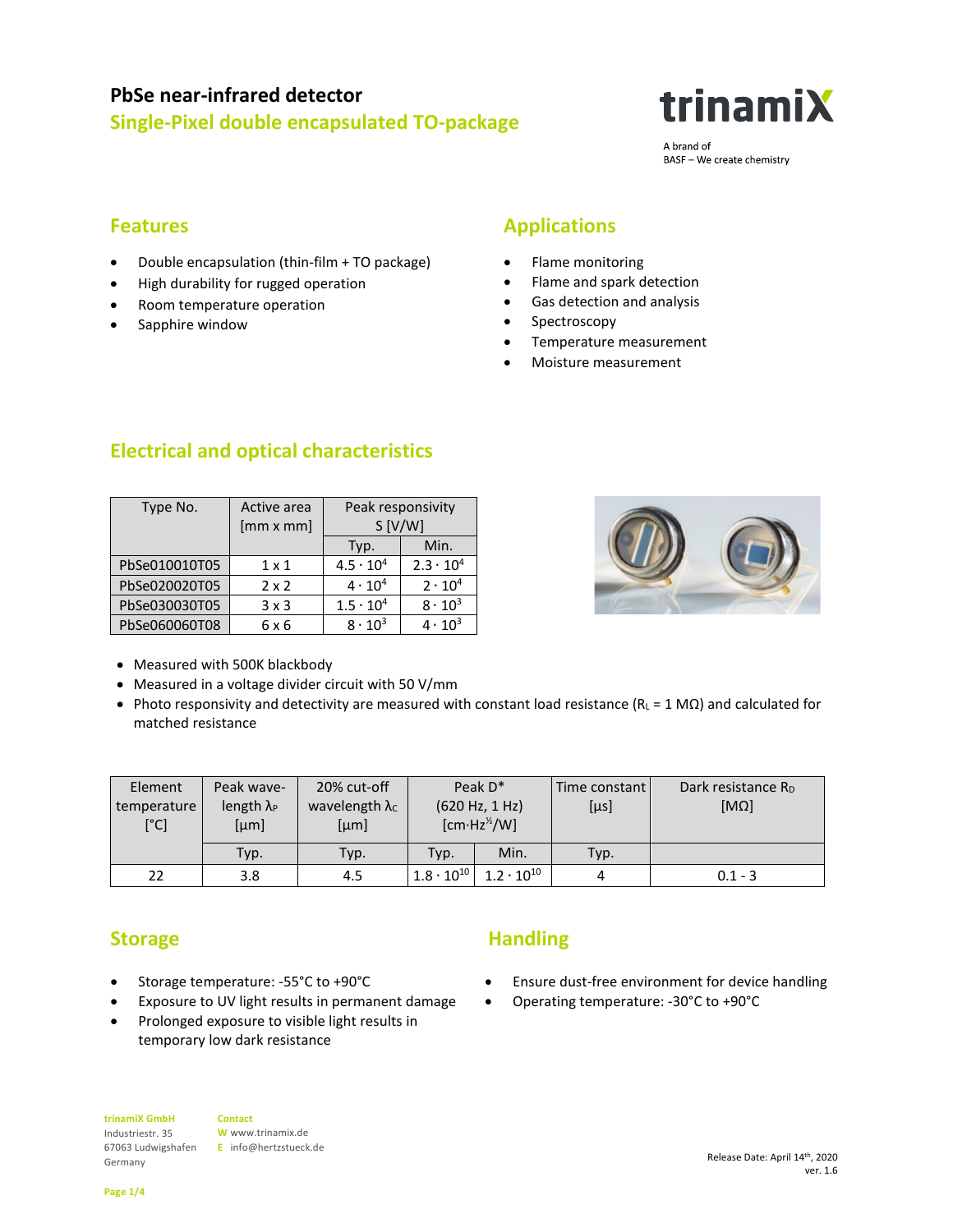

A brand of BASF - We create chemistry

#### **Options**

- Custom windows and filters
- 1-stage or 2-stage Thermoelectric cooler (TEC) including thermistor
- Built-in internal LED for illumination and detection
- Custom packages upon request
- Evaluation Kit available

#### **TO5 exemplary package outlines (mm)**



Industriestr. 35

**Page 2/4**

67063 Ludwigshafen Germany

This document, or any answers or information provided herein by trinamiX GmbH does not constitute a legally binding obligation of trinamiX GmbH. While the descriptions, designs, data and information contained herein are presented in good faith and believed to be accurate, it is provided for your guidance only. Because many factors may affect processing or application/use, we recommend that you make tests to determine the suitability of a product for your particular purpose prior to use. It does not relieve our customers from the obligation to perform a full inspection of the products upon delivery or any other obligation. No warranties of any kind, either express or implied, including warranties of merchantability or fitness for a particular purpose, are made regarding products described or designs, data or information set forth, or that the products, designs, data or information may be used without infringing the intellectual property rights of others. In no case shall the descriptions, information, data or designs provided be considered a part of our terms and conditions of sale.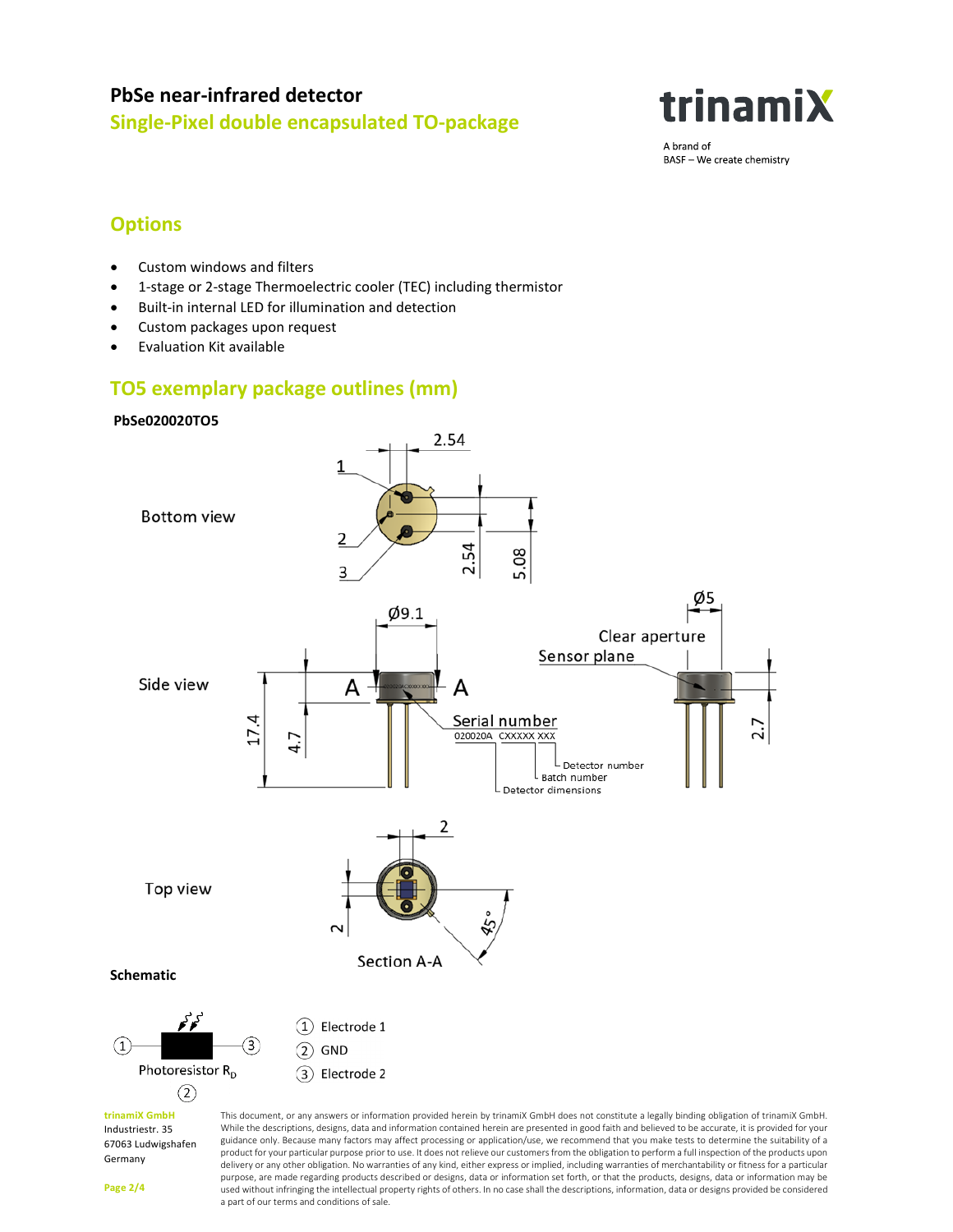

A brand of BASF - We create chemistry

#### **TO8 exemplary package outlines (mm)**

**PbSe060060TO8**



**trinamiX GmbH**  Industriestr. 35

67063 Ludwigshafen Germany

This document, or any answers or information provided herein by trinamiX GmbH does not constitute a legally binding obligation of trinamiX GmbH. While the descriptions, designs, data and information contained herein are presented in good faith and believed to be accurate, it is provided for your guidance only. Because many factors may affect processing or application/use, we recommend that you make tests to determine the suitability of a product for your particular purpose prior to use. It does not relieve our customers from the obligation to perform a full inspection of the products upon delivery or any other obligation. No warranties of any kind, either express or implied, including warranties of merchantability or fitness for a particular purpose, are made regarding products described or designs, data or information set forth, or that the products, designs, data or information may be used without infringing the intellectual property rights of others. In no case shall the descriptions, information, data or designs provided be considered a part of our terms and conditions of sale.